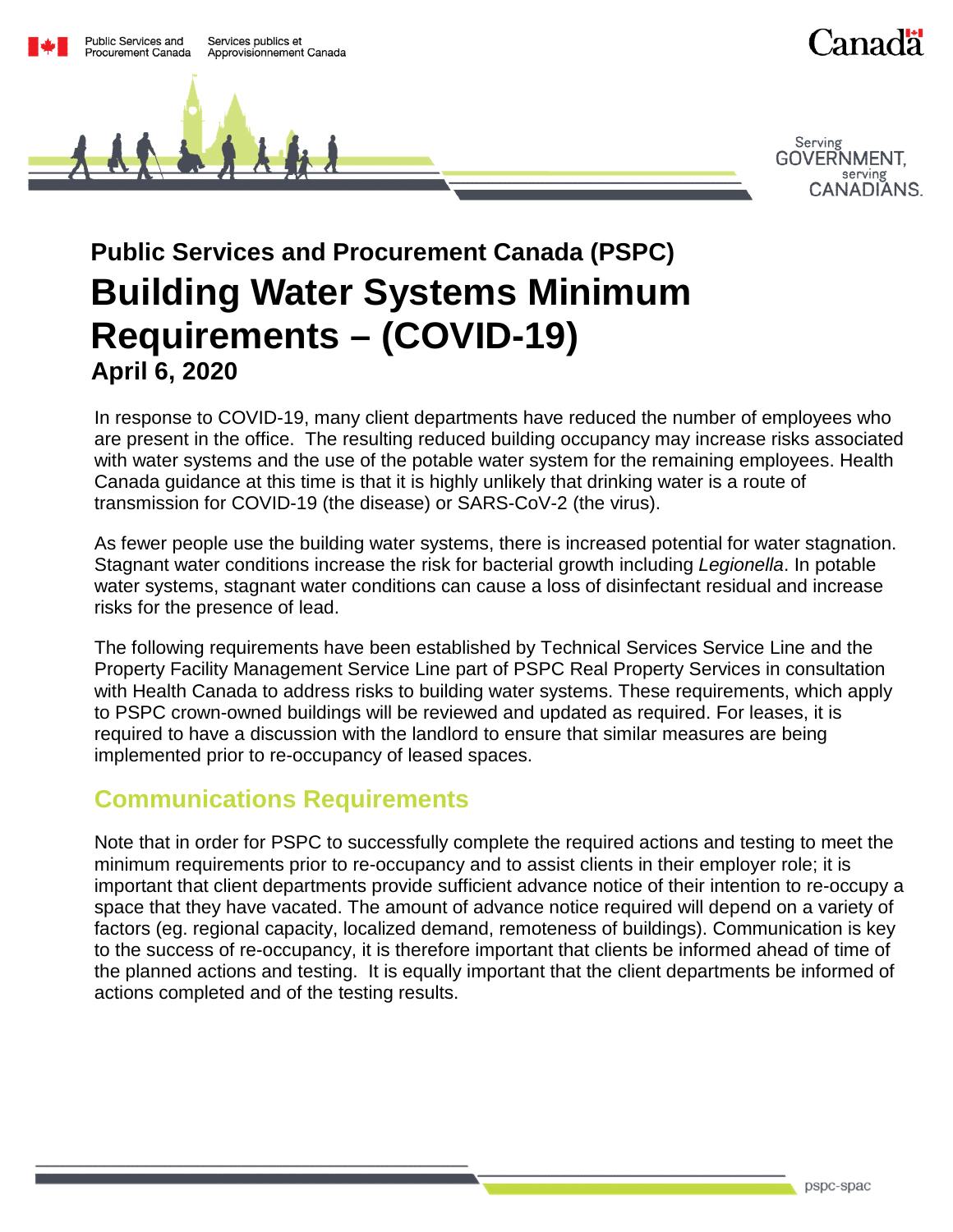### **Minimum Requirements for Potable (Cold) Water Systems and Building Hot Water System for PSPC buildings with reduced occupancy and PSPC buildings with no occupancy for a period of more than one (1) week**

#### Hot water Temperature:

Ensure that storage temperatures are maintained and that stagnant water conditions are avoided in accordance with the PSPC building's *Legionella* Bacteria Control Management Program (LBCMP).

#### Flushing:

During periods of reduced occupancy, it is required that a flush of **at least thirty (30) minutes** be conducted **at least every three (3) days** from the point(s) of consumption (eg. a kitchen faucet) furthest from the water entry on the top floor of the building (or the longest run furthest from the water entry for single story sites). The flushing is to be completed for each of the hot and cold water risers or main distribution pipes in the building. In addition, all fixtures such as kitchen faucets (hot and cold), drinking fountains, washroom faucets (hot and cold), showers (hot and cold) and eyewash stations need to be flushed for **two (2) minutes on a weekly basis**. Remove aerators before flushing and rinse them before reinstalling.

It is important to maintain a log of the flushing that is completed. As such, please use the following [template](https://gcdocs.gc.ca/tpsgc-pwgsc/llisapi.dll/open/251141426) to track flushing activities. This template is to be kept at the building level and available upon request.

#### Signage:

It is recommended that the following notice be installed at each point of consumption in the building (eg. at each drinking fountain and kitchen faucets):

"PSPC has implemented additional flushing during this period of reduced occupancy to ensure the continued safety of the potable water system in the building.

How you can help:

- Let the water run for two (2) minutes before consuming it.
- When washing your hands (min twenty (20) sec), let the water run to help with flushing the system."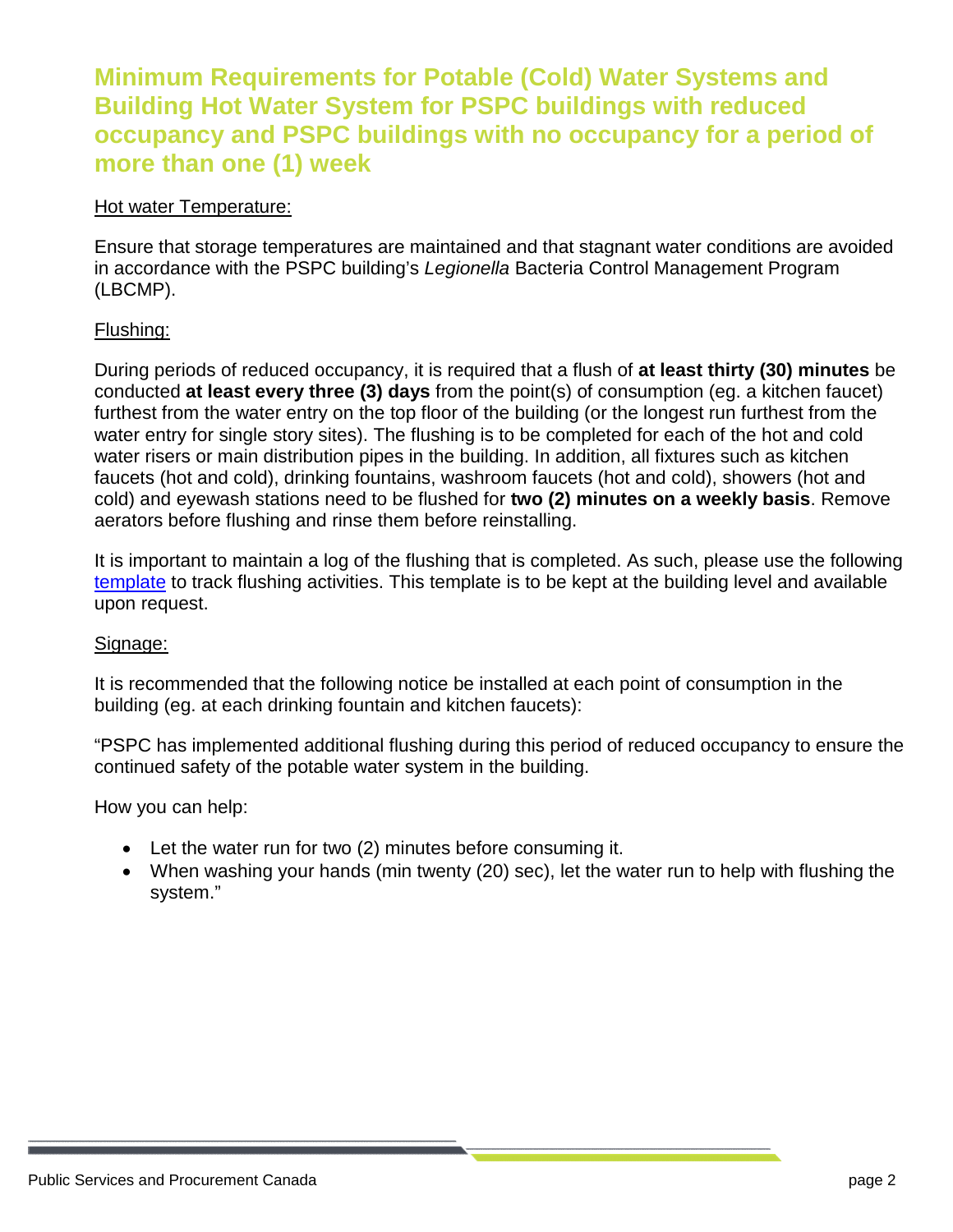# **Return to full occupancy**

#### **For buildings with reduced occupancy**

The reduced occupancy of certain spaces may last for several weeks. Prior to employees occupying areas that have been unoccupied, a thorough progressive flushing of all fixtures such as kitchen faucets (hot and cold), drinking fountains, washroom faucets (hot and cold), showers (hot and cold) and eye wash stations in the unoccupied areas is required:

- Remove aerators before flushing. Clean and reinstall aerators after flushing. Replace any filters after flushing.
- Flush the hot and cold outlet(s) furthest away from the building water entry for **at least thirty (30) minutes** (i.e. at the top of the water risers or end of the main distribution pipes). Test for disinfectant residual at the tap with the longest residence time (point of consumption farthest from the water entry) to ensure fresh water is present throughout your system.
- Flush all water fixtures (hot and cold) and equipment that is directly connected to the building water system, such as coffee machines, water coolers and ice machines, floor by floor, for **five (5) minutes** each starting at the water fixture closest to the water entry.
- It is important to open outlets slowly to avoid splashing and the creation of aerosols. Appropriate Personal Protective Equipment (PPE) should be worn. Consult your employer for requirements.

#### **For buildings with no occupancy for a period more than one (1) week**

Prior to the full occupancy of a building that has been unoccupied for at least one (1) week, a thorough progressive flushing of all fixtures such as kitchen faucets (hot and cold), drinking fountains, washroom faucets (hot and cold), showers (hot and cold) and eye wash stations is required:

- Remove aerators before flushing. Clean and disinfect before reinstalling aerators after flushing. Replace any filters after flushing.
- Flush the hot and cold outlet(s) farthest away from the building water entry for **at least thirty (30) minutes** (i.e. at the top of the water risers or end of the main distribution pipes). Test for disinfectant residual at the tap with the longest residence time (point of consumption farthest from the water entry) to ensure fresh water is present throughout your system.
- Flush all water fixtures (hot and cold) and equipment that is directly connected to the building water system, such as coffee machines, water coolers and ice machines, floor by floor, for **five (5) minutes** each starting at the water fixture closest to the water entry.
- It is important to open outlets slowly to avoid splashing and the creation of aerosols. Appropriate PPE should be worn. Consult your employer for requirements.
- Sample for microbiological parameters at the point of entry and at the point of consumption (cold water) furthest from the water entry (longest residence time).
- Provide an alternative source of drinking water until sampling results demonstrate that the drinking water quality meets the [Guidelines for Canadian Drinking Water Quality.](https://www.canada.ca/en/health-canada/services/environmental-workplace-health/reports-publications/water-quality/guidelines-canadian-drinking-water-quality-summary-table.html)

Note that microbiological analyses take twenty-four (24) to forty-eight (48) hours to get results. Try to schedule flushing and testing before the building reopens to avoid having to provide an alternate